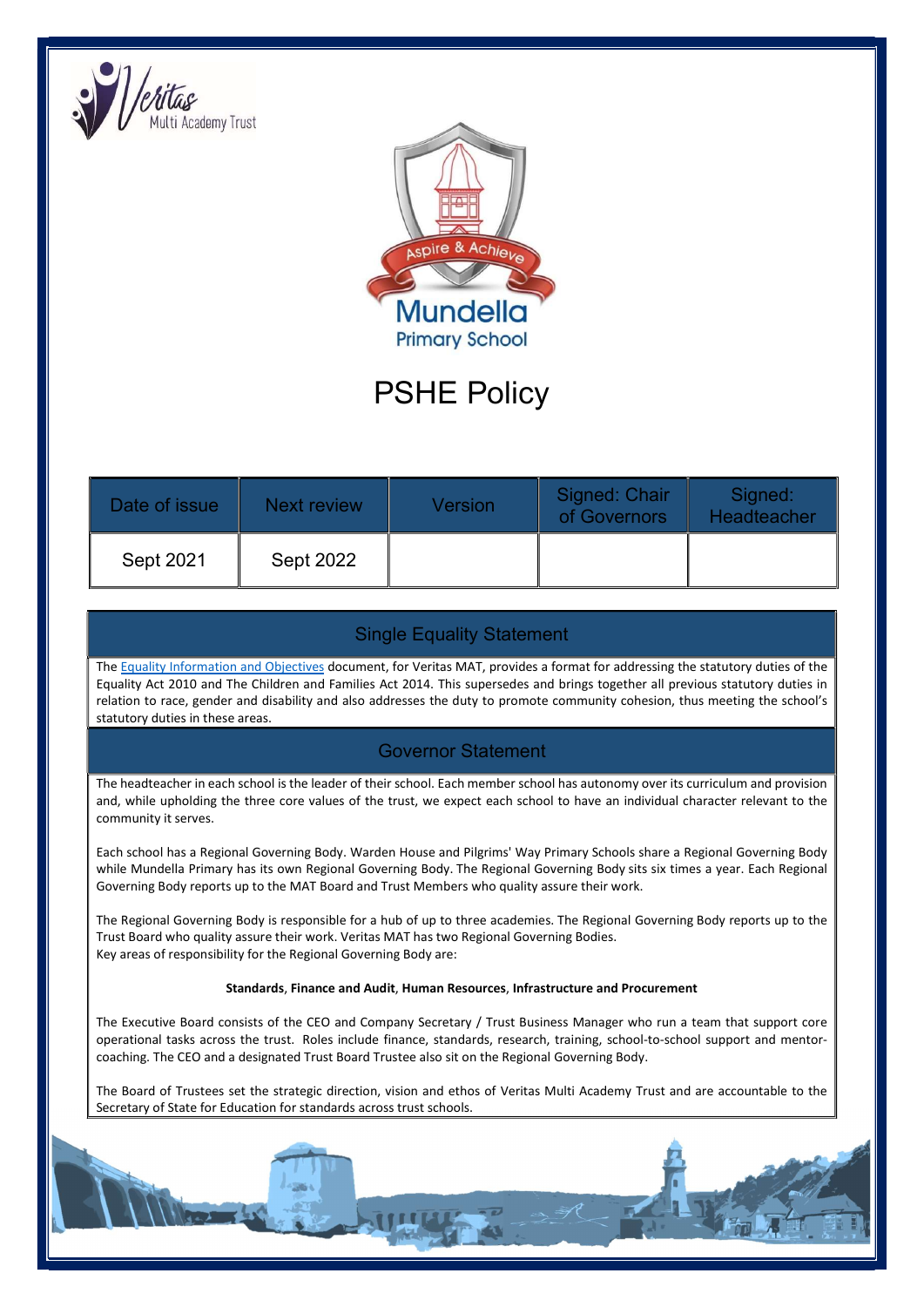## Introduction:

At Mundella, the PSHE programme of study brings together citizenship with personal well-being through a values-based education in order to promote our core values for all children to 'Aspire and Achieve'. It is intended to support the school in developing a coherent whole-school approach to personal, social, health and economic wellbeing (PSHE).

It provides a context for school to fulfil our responsibilities to:

- promote the physical, social and emotional well-being of pupils;
- provide sex and relationships education;
- promote community cohesion;
- achieve the aims of the whole curriculum.

See the SRE Policy for further details of how we meet this responsibility.

PSHE also provides school with an opportunity to focus on the delivery of social and emotional aspects of learning (SEAL).

Through PSHE, we endeavour to foster the notions of responsibility and empowerment to promote a sense of achievement and to enhance self-confidence. PSHE education is guided by the values of:

- Honesty;
- Kindness;
- Trust:
- Responsibility;
- Friendship;
- Self-control:
- Empathy;
- Respect:
- **•** Tolerance

#### Aims:

PSHE education at Mundella aims:

- to give pupils the knowledge and develop the self- esteem, confidence and self-awareness to make informed choices and decisions;
- to encourage and support the development of social skills and social awareness;
- to enable pupils to make sense of their own personal and social experiences; to promote responsible attitudes towards the maintenance of good physical and mental health, supported by a safe and healthy lifestyle;
- to enable effective interpersonal relationships and develop a caring attitude towards others;
- to encourage a caring attitude towards and responsibility for the environment;
- to help our pupils understand and manage their feelings;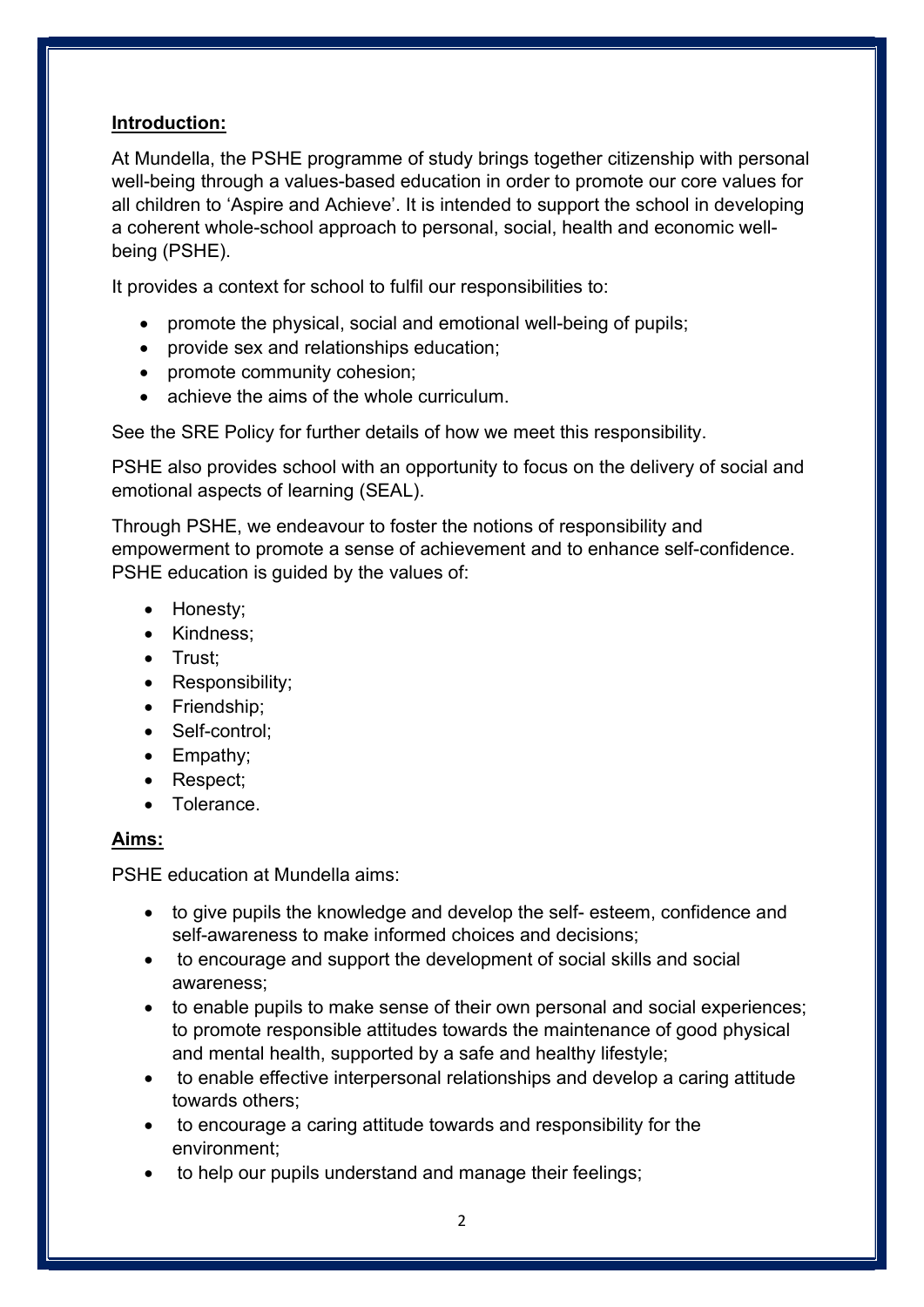to understand how society works and the rights and responsibilities involved.

# **Content**

In the Early Years Foundation Stage, PSHE is encouraged through the 'Personal, Social and Emotional Development' curriculum.

PSHE is about making connections and is strongly linked to play. PSHE is taught through activities that are part of topics, as well as on an individual basis to develop personal skills such as dressing, feeding and toileting. Positive experiences are built through daily opportunities to share and enjoy a range of different activities. The children are given the opportunity to engage in social activities, as members of a small group or occasionally during whole school activities.

# KS1 and KS2 -

The PSHE curriculum divides the year into values and PSHE may be linked to these values or taught on a more individual basis to promote necessary skills. Personal development or intervention groups may be based around our core values of honesty, kindness and trust if class teachers deem these to be relevant. Class teachers may approach the PSHE leader to discuss how to meet the needs of children.

The children are encouraged to engage in activities that promote an understanding of themselves as growing and changing individuals, and as members of a wider community, based on their own first hand experiences. These activities also encourage pupils to understand how their choices and behaviours can affect others. The children are encouraged to play and learn alongside, and then collaboratively with, their peers. They may use their personal and social skills to develop or extend these activities. The children are also given the opportunity to make choices about their health and environment and are encouraged to develop a caring attitude to others. SEAL materials and themes may be incorporated into the curriculum.

#### Implementation:

PSHE will be delivered by the class teacher with the support of the PSHE leader as necessary. Visiting professionals may provide talks/workshops to pupils. PSHE values are also introduced in and explored within both whole school and class assemblies.

In addition to this, PSHE is delivered through a range of whole school activities. Pupils are given opportunities to join in and contribute to local and national initiatives e.g. anti-bullying week, community cohesion projects and fund-raising activities. Pupils may take part in school assemblies, be elected onto the school council and are encouraged to express their opinions. SEAL materials and themes may be incorporated into PSHE lessons. Pupils are offered a wide range of opportunities to enhance their learning and engage with the concepts and content of the subject through learning in other subjects and areas of the curriculum and out-of-school activities.